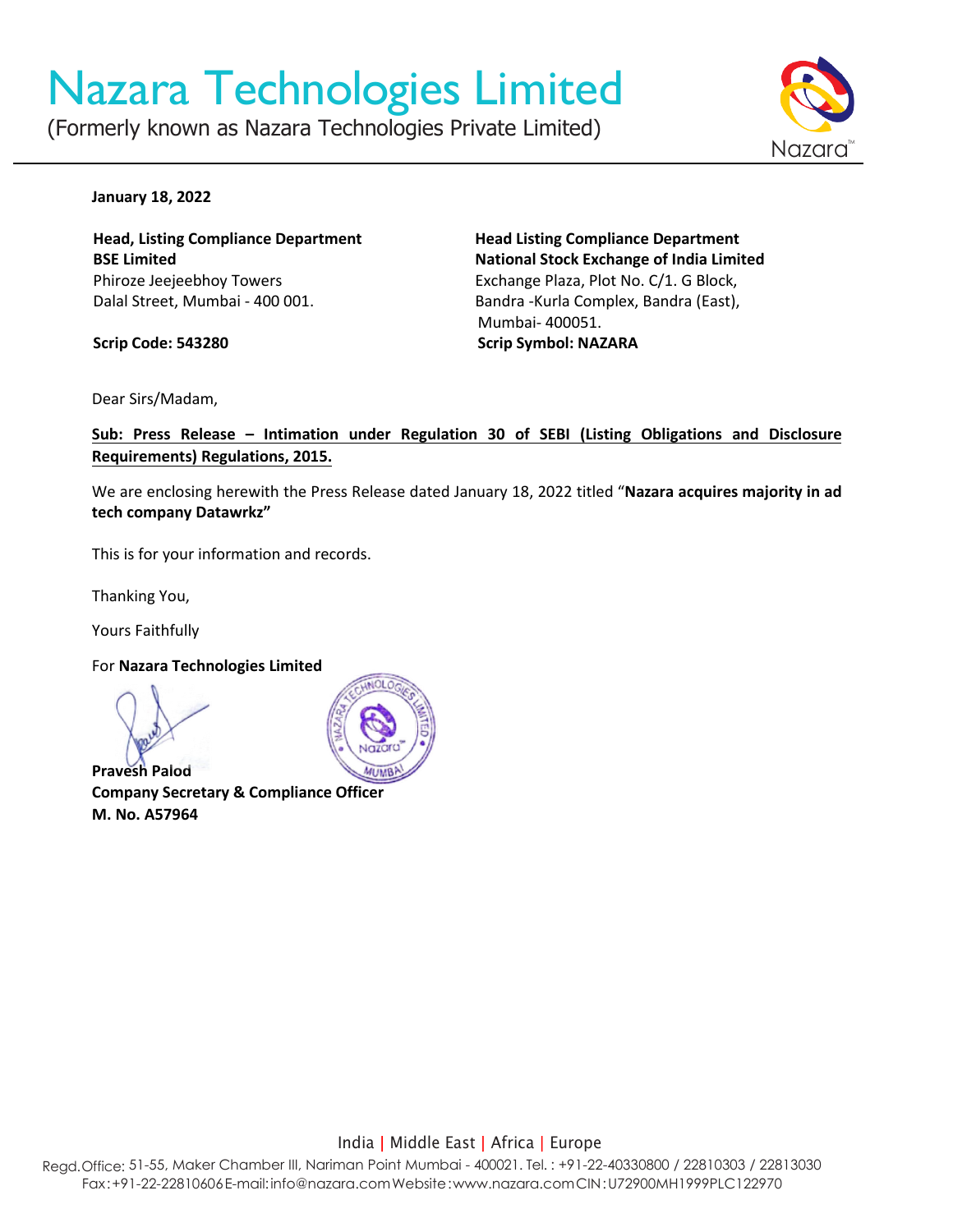

For immediate publication:

# **Nazara acquires majority in ad tech company Datawrkz**

**January 18, 2021, India:** Nazara Technologies Limited (BSE: 543280) (NSE: NAZARA) an India based, diversified gaming and sports media company today announced that it has entered an agreement to acquire a 55% stake in programmatic advertising and monetization company Datawrkz valuing the company up to INR 225 Cr (approx. USD 30M) linked to CY 22 EBITDA performance.

Nazara will acquire a 33% stake (INR 60 crores payable of which INR 35 crores is partly payable in cash and the balance consideration of INR 25 crores will be paid either in cash or swap of shares) in the first tranche by April 22. Nazara reserves an option to acquire an additional 22% in the second tranche that is expected to close in Q4 FY23.

Founded in 2013 by Senthil Govindan, IIM Ahmedabad alumnus, Datawrkz is a global advertising technology firm focused on accelerating user and revenue growth for clients through highly optimized digital advertising. With offices in the US, Singapore, and India, the firm functions as an Independent Trading Desk to power digital media strategy, planning and execution. Datawrkz's self-serve product suite for advertisers - Vizibl, includes a Demand Side Platform as well as a Customer Data Platform. On the supply side, Datawrkz generates higher revenue for publishers through AdPrimus, its Supply Side product set that drives higher user engagement, mediates between demand sources, and enables audience segmentation. For the calendar year 2021, Datawrkz posted a combined revenue of INR 90.7 Cr (approx. USD 12.1M) and EBIDTA margin of 12% with around 70% of its revenue coming from the US as per CY 2021 unaudited financial statements.

Datawrkz tech offerings will enhance in-house capabilities of Nazara for optimizing its customer acquisition spends as well as enhance yields on ad monetization of its large consumer base. This ad revenue monetization is expected to assist many of the companies in the 'Friends of Nazara' network.

Further, there is an increasing symbiotic relationship between gaming companies and ad tech companies worldwide as a combination of the two will be value accretive for both businesses. With this transaction, Datawrkz aimsto establish itself as a key player in gaming, covering both demand and supply side offerings for the gaming ecosystem in the US and India.

Said **Nazara Technologies CEO Manish Agarwal**, "We, at Nazara, are looking to build strong gaming ad tech offerings globally with the partnership with Datawrkz. We strongly believe that growth of gaming focused ad tech will be exponential in the coming decade across geographies with the growth of gamers and game publishers across freemium, web3.0 and skill based real money gaming."

He further adds, "Ad tech companies with deep data processing capabilities and first party data ownership will emerge as winners in gaming focused ad tech and will help Datawrkz to create value for itself as well as for Nazara shareholders."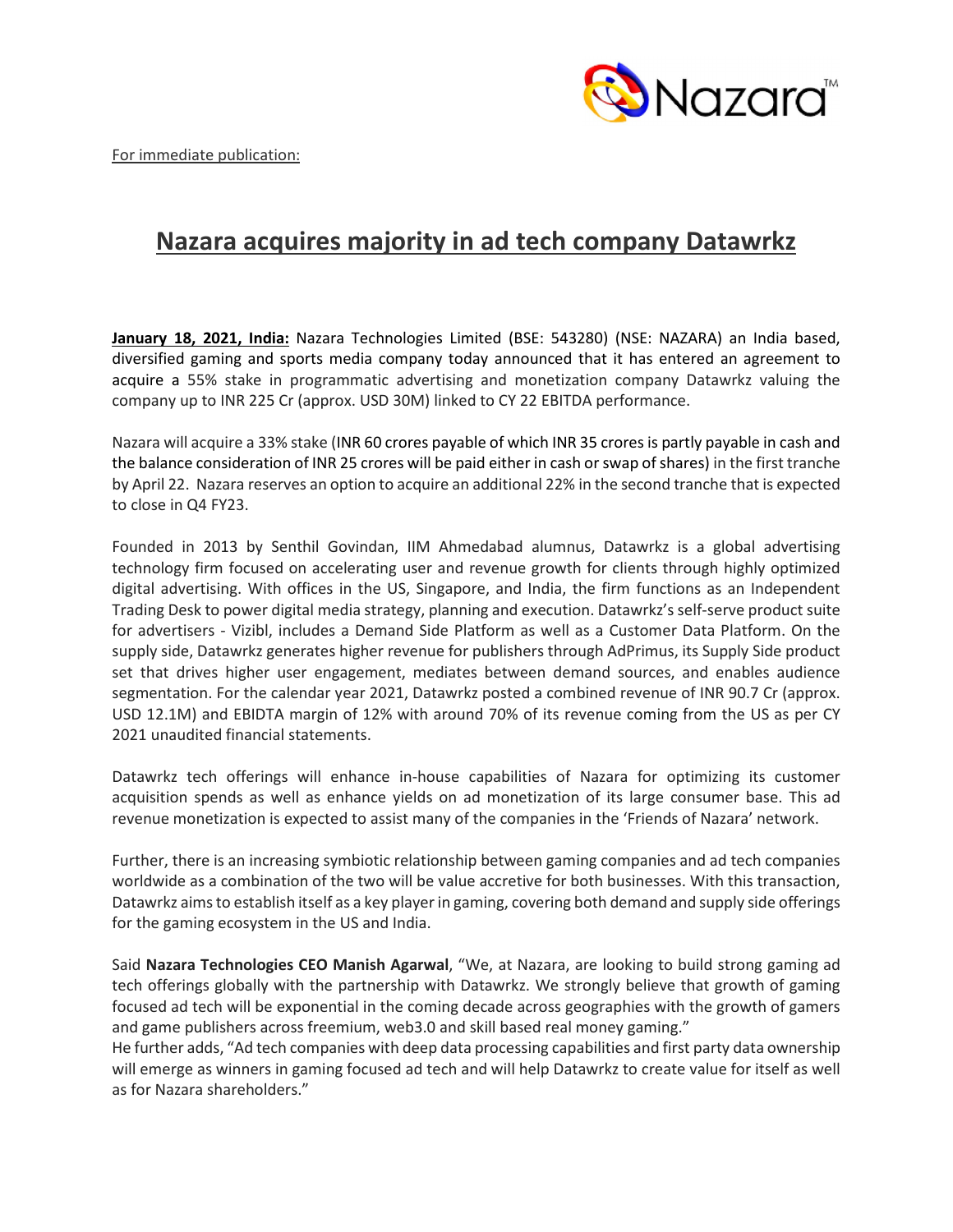

**Nitish Mittersain, Founder & Joint MD of Nazara Technologies** said, "As always, it's a great moment for us to welcome a new friend to our 'Friends of Nazara' network and I believe Senthil and the entire Datawrkz team will add great value to what we are building at Nazara over the next few years"

**Datawrkz founder Senthil Govindan** said, "We had started this company with a vision to disrupt the digital advertising space. Datawrkz was already on a fast track to achieve our objective with rapid growth and satisfied clients around the world. Through our partnership with Nazara, I see our pace accelerating further. While Datawrkz will be able to immediately bring our natural strengths to bear within the existing Nazara fold, this also gives both sides a tremendous opportunity to build global advertising and publisher monetization products with a sharp focus on the gaming vertical."

Having acquired multiple companies over the past few years, Nazara has placed itself in a leading position in esports, interactive gaming and gamified early learning space with the 'Friends of Nazara' network. Nazara has acquired a majority stake in Nodwin Gaming Pvt. Ltd (57.05%); Next Wave Multimedia Pvt. Ltd. (52.38%), which operates World Cricket Championship (WCC), the largest mobile-based cricket simulation game, in addition to investment in Absolute Sports Private Limited, which operates Sportskeeda (63.90%) and Paper Boat Apps Private Limited (50.91%) - gamified early learning subscription app and OpenPlay - Skill Gaming (100%).

**-------------------------------------------------------------------------------------------**

## About Nazara Technologies:

Nazara is an India based diversified gaming and sports media platform with a presence in India and across emerging and developed global markets such as Africa and North America, with offerings across the interactive gaming, Esports and gamified early learning ecosystems. The company owns some of the most recognizable IP such as World Cricket Championship, Kiddopia in gamified early learning, NODWIN and Sportskeeda in Esports and Esports media, and Halaplay, Qunami and OpenPlay in skill-based, fantasy and trivia games.

## *Forward-looking and Cautionary Statements*

*Certain statements in this release concerning our future growth prospects are forward-looking statements, which involve a number of risks, and uncertainties that could cause actual results to differ materially from those in such forward-looking statements. The risks and uncertainties relating to these statements include, but are not limited to, risks and uncertainties regarding fluctuations in our earnings, revenue and profits. Our ability to generate and manage growth, ability to maintain cost advantage, salary cost increases in India, our ability to attract and retain highly skilled professionals, time and cost overruns, client concentration, our ability to manage our international operations, reduced demand for technology in our key focus areas and integrate potential acquisitions, the success of the companies in which we make strategic investments, withdrawal of Financial Year governmental incentives, political instability, war, pandemic, legal restrictions on raising capital or acquiring companies outside India. We do not undertake to update any forward-looking statement that may be made from time to time by us or on our behalf.*